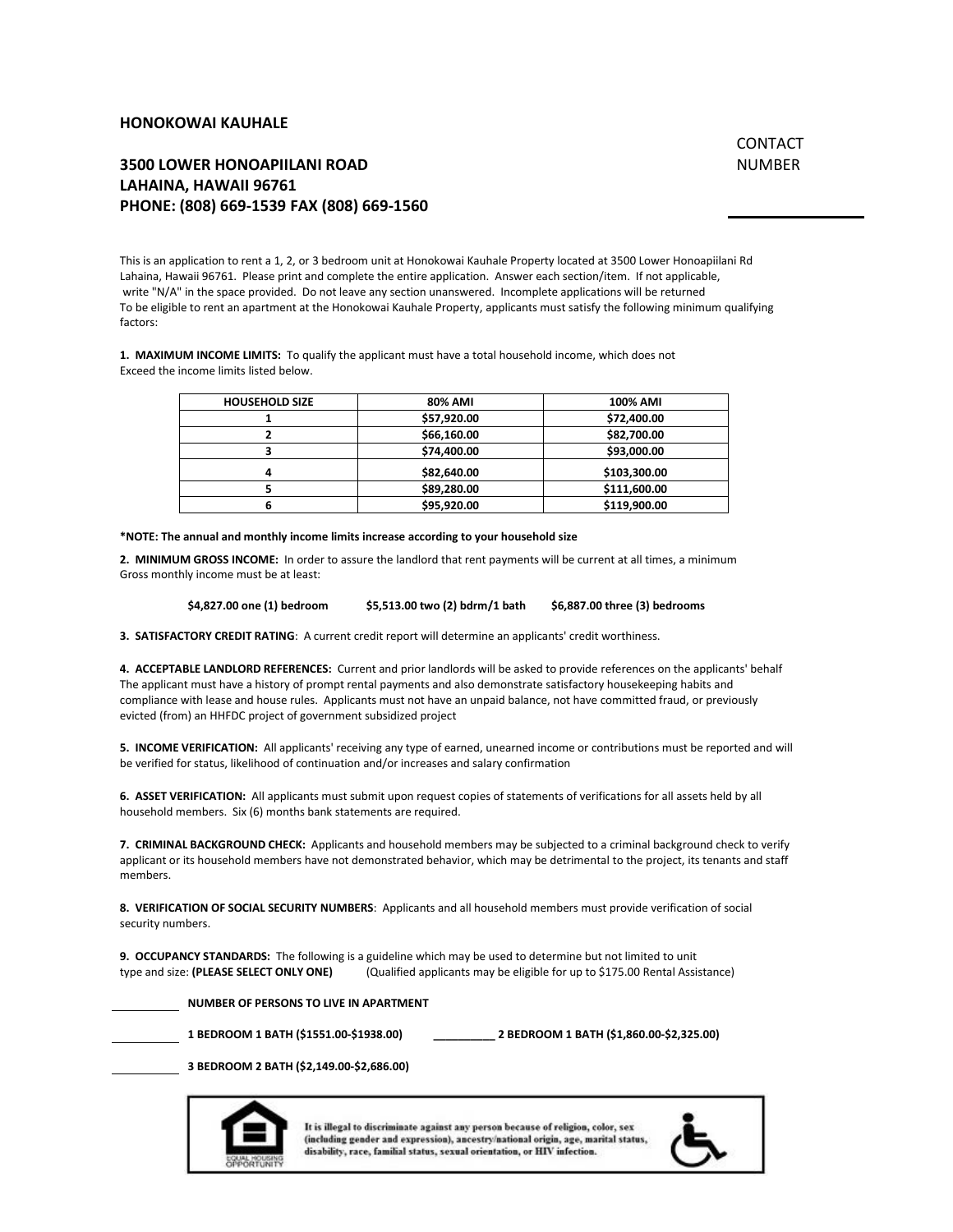The signatures below indicate acknowledgement of the minimum qualifying factors

| APPLICANTS SIGNATURE         |       |       | <b>DATE</b>           |       |  |
|------------------------------|-------|-------|-----------------------|-------|--|
|                              |       |       |                       |       |  |
| APPLICANTS SIGNATURE         |       |       | <b>DATE</b>           |       |  |
|                              |       |       |                       |       |  |
| APPLICANTS SIGNATURE         |       |       | DATE                  |       |  |
| <b>HEAD OF HOUSEHOLD #1:</b> |       |       |                       |       |  |
| <b>LAST NAME</b>             |       |       |                       |       |  |
| <b>FIRST NAME</b>            |       |       |                       |       |  |
| <b>MIDDLE INITIAL</b>        |       |       |                       |       |  |
| <b>MAIDEN NAME</b>           |       |       |                       |       |  |
| DATE OF BIRTH                |       |       |                       |       |  |
| PLACE OF BIRTH               |       |       |                       |       |  |
| <b>SOCIAL SECURITY #</b>     |       |       |                       |       |  |
| <b>DRIVER'S LIC #</b>        |       |       | <b>ISSUING STATE:</b> |       |  |
| PHONE:                       | CELL: | WORK: |                       | HOME: |  |

# **SPOUSE/CO-HEAD #2:**

| <b>LAST NAME</b>   |                       |
|--------------------|-----------------------|
| <b>FIRST NAME</b>  |                       |
| MIDDLE INITIAL     |                       |
| <b>MAIDEN NAME</b> |                       |
| DATE OF BIRTH      |                       |
| PLACE OF BIRTH     |                       |
| SOCIAL SECURITY #  |                       |
| DRIVER'S LIC #     | <b>ISSUING STATE:</b> |

#### **HOUSEHOLD MEMBER #3**

| <b>LAST NAME</b>         |                       |
|--------------------------|-----------------------|
| <b>FIRST NAME</b>        |                       |
| MIDDLE INITIAL           |                       |
| <b>MAIDEN NAME</b>       |                       |
| DATE OF BIRTH            |                       |
| PLACE OF BIRTH           |                       |
| <b>SOCIAL SECURITY #</b> |                       |
| DRIVER'S LIC #           | <b>ISSUING STATE:</b> |

## **HOUSEHOLD MEMBER #4**



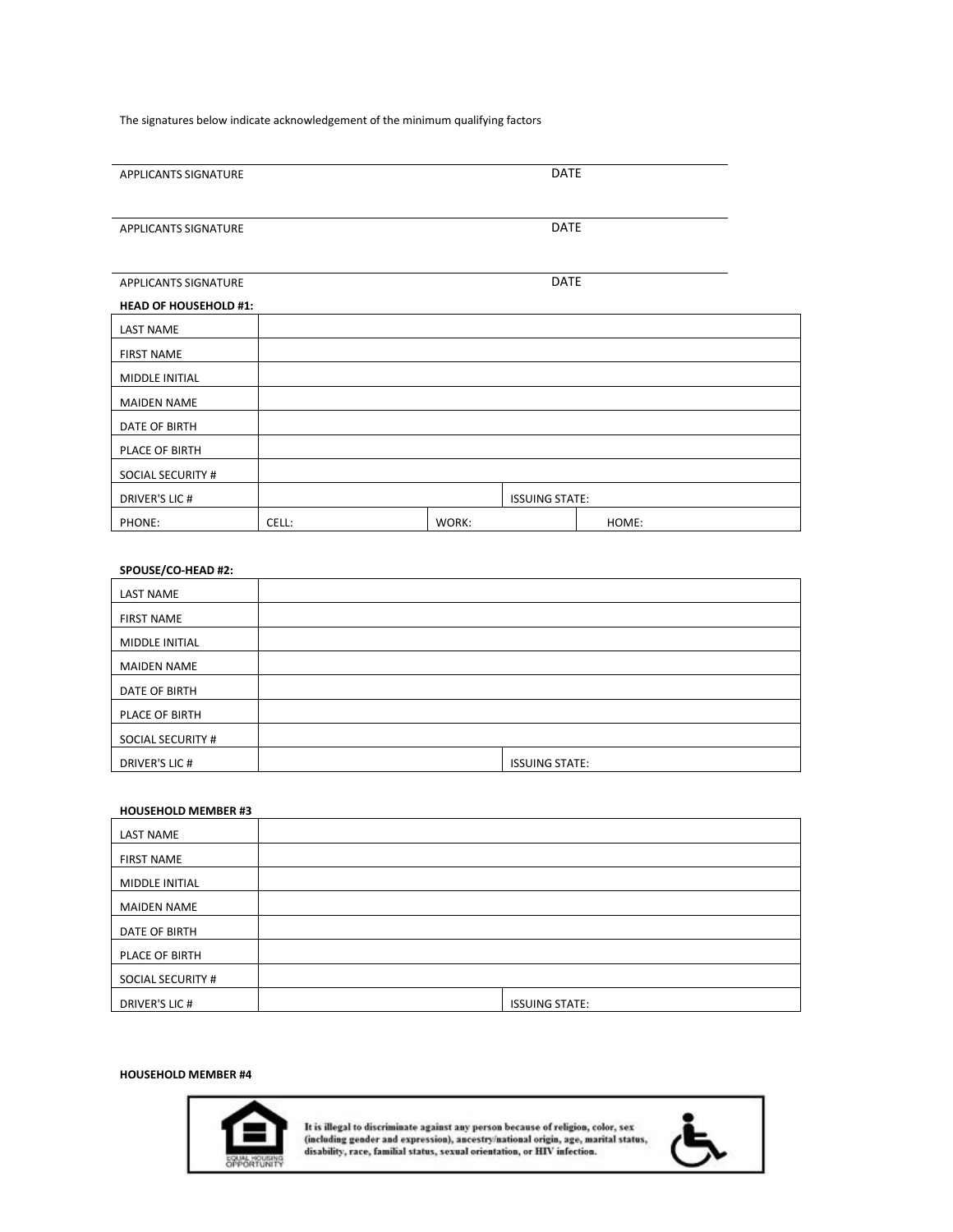| <b>LAST NAME</b>   |                       |
|--------------------|-----------------------|
| <b>FIRST NAME</b>  |                       |
| MIDDLE INITIAL     |                       |
| <b>MAIDEN NAME</b> |                       |
| DATE OF BIRTH      |                       |
| PLACE OF BIRTH     |                       |
| SOCIAL SECURITY #  |                       |
| DRIVER'S LIC #     | <b>ISSUING STATE:</b> |

### **CURRENT RESIDENCE**

| ADDRESS                   |  |
|---------------------------|--|
| <b>MAILING ADDRESS</b>    |  |
| <b>MONTHLY RENT</b>       |  |
| UTILITIES PAID            |  |
| DATE OF RESIDENCY         |  |
| <b>LANDLORD NAME</b>      |  |
| <b>LANDLORD PHONE</b>     |  |
| <b>REASON FOR LEAVING</b> |  |

### **PREVIOUS RESIDENCE**

| ADDRESS                   |  |
|---------------------------|--|
| <b>MONTHLY RENT</b>       |  |
| UTILITIES PAID            |  |
| DATE OF RESIDENCY         |  |
| <b>LANDLORD NAME</b>      |  |
| <b>LANDLORD PHONE</b>     |  |
| <b>REASON FOR LEAVING</b> |  |

# **PREVIOUS RESIDENCE**



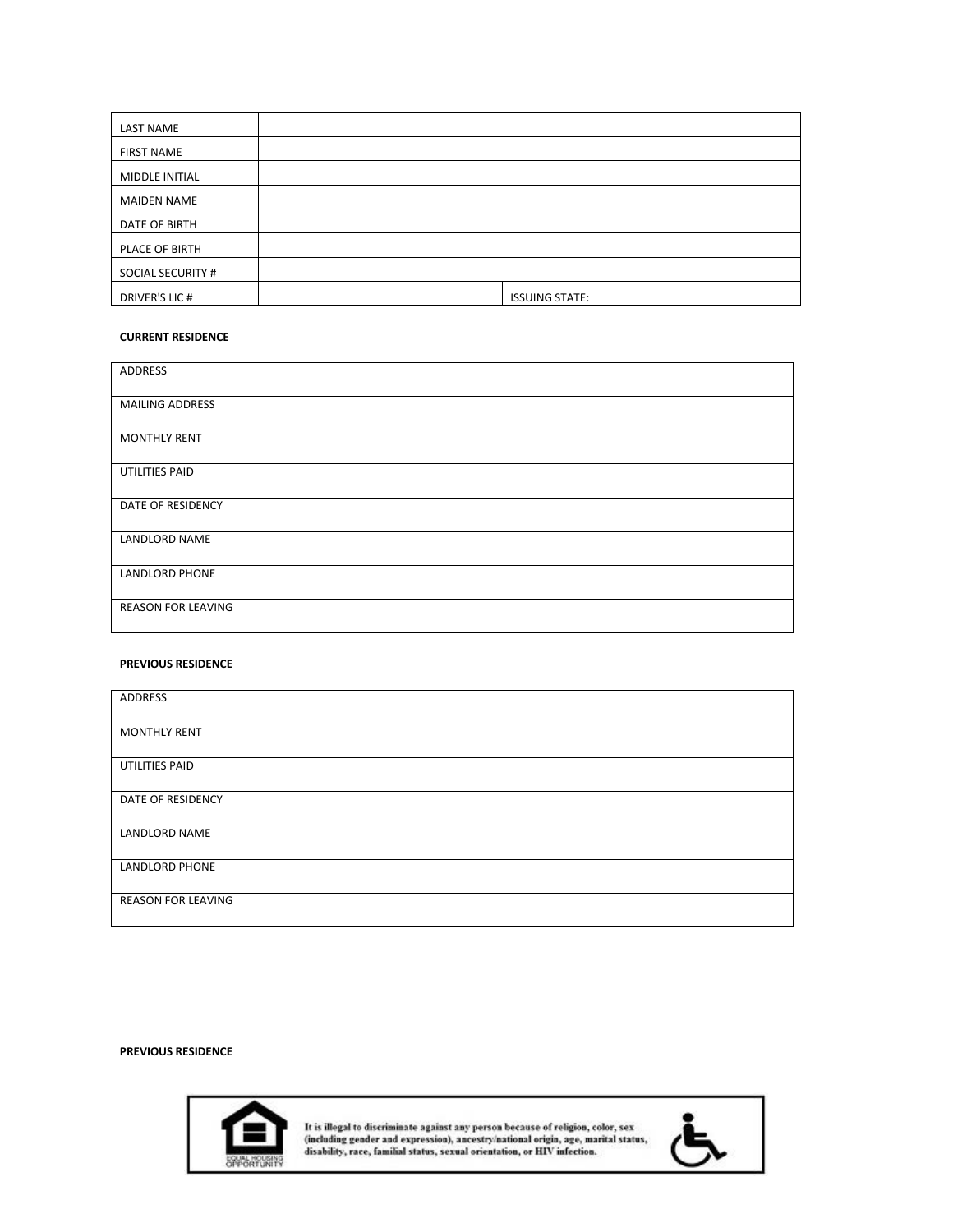| ADDRESS                   |  |
|---------------------------|--|
| <b>MONTHLY RENT</b>       |  |
| UTILITIES PAID            |  |
| DATE OF RESIDENCY         |  |
| LANDLORD NAME             |  |
| <b>LANDLORD PHONE</b>     |  |
| <b>REASON FOR LEAVING</b> |  |

Has anyone listed on the Household Composition ever lived in Low Income Public Housing/

Honokowai Kauhale? Yes/No. If yes, list member number, name of agency and dates:

Has anyone listed on the Household Composition ever received Section 8 or Rent Subsidy?

Yes/No. If yes, list member number, name of agency and dates:

Has anyone listed on the Household Composition ever been evicted? Yes/No

If yes, please explain

Does anyone listed on the household composition require a unit to accommodate their

special needs? Yes/No. If yes, type of unit

Is anyone listed on the household composition pregnant? Yes/No. If yes EDC

Has anyone on the Household Composition ever been convicted for any offense against

the law? Yes/No. If yes, list member number, offense and date(s):

Is anyone listed on the Household Composition currently using an illegal substance? Yes/No.

If yes, list member number



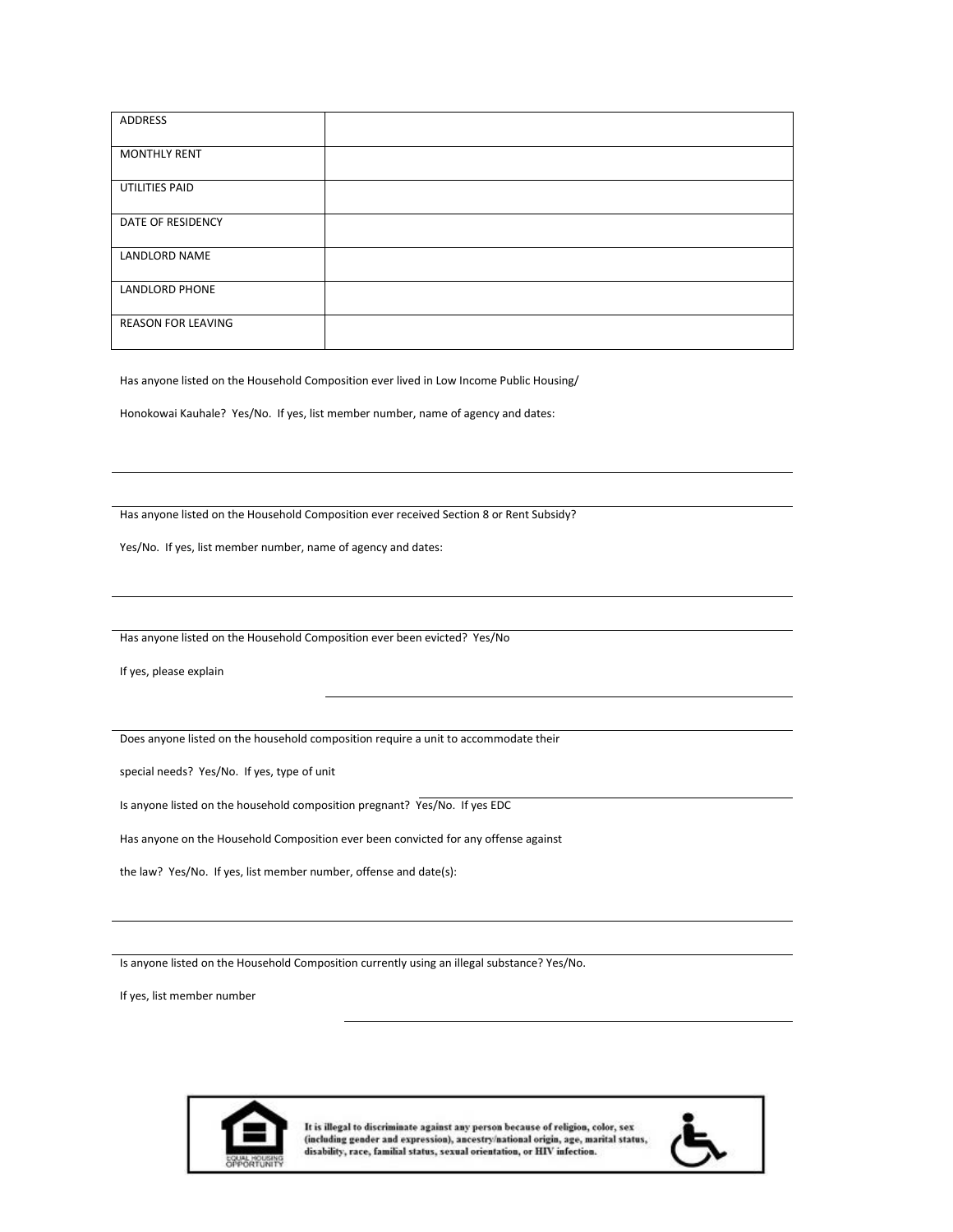#### **EARNED INCOME: (Employment income)**

| YOUR NAME               |  |
|-------------------------|--|
| <b>EMPLOYER NAME</b>    |  |
| <b>TELEPHONE NO</b>     |  |
| <b>HOURLY WAGE/TIPS</b> |  |
| # HOURS PER WEEK        |  |
|                         |  |
| YOUR NAME               |  |
| <b>EMPLOYER NAME</b>    |  |
| <b>TELEPHONE NO</b>     |  |
| <b>HOURLY WAGE/TIPS</b> |  |
| # HOURS PER WEEK        |  |

| YOUR NAME               |  |
|-------------------------|--|
| <b>EMPLOYER NAME</b>    |  |
| TELEPHONE NO            |  |
| <b>HOURLY WAGE/TIPS</b> |  |
| # HOURS PER WEEK        |  |

**UNEARNED INCOME:** DHS, Social Security payments, SSI, Retirement, Unemployment, Work Compensation, Retirement/pensions, VA, child Support, alimony, TDI, Rental Income. All income received by members on your application are required to be reported. Failure to report any income may result in denial of application, eviction from the unit and/or criminal prosecution.

| YOUR NAME        |  |
|------------------|--|
| SOURCE OF INCOME |  |
| MONTHLY AMOUNT   |  |

| YOUR NAME        |  |
|------------------|--|
| SOURCE OF INCOME |  |
| MONTHLY AMOUNT   |  |

| YOUR NAME             |  |
|-----------------------|--|
| SOURCE OF INCOME      |  |
| <b>MONTHLY AMOUNT</b> |  |



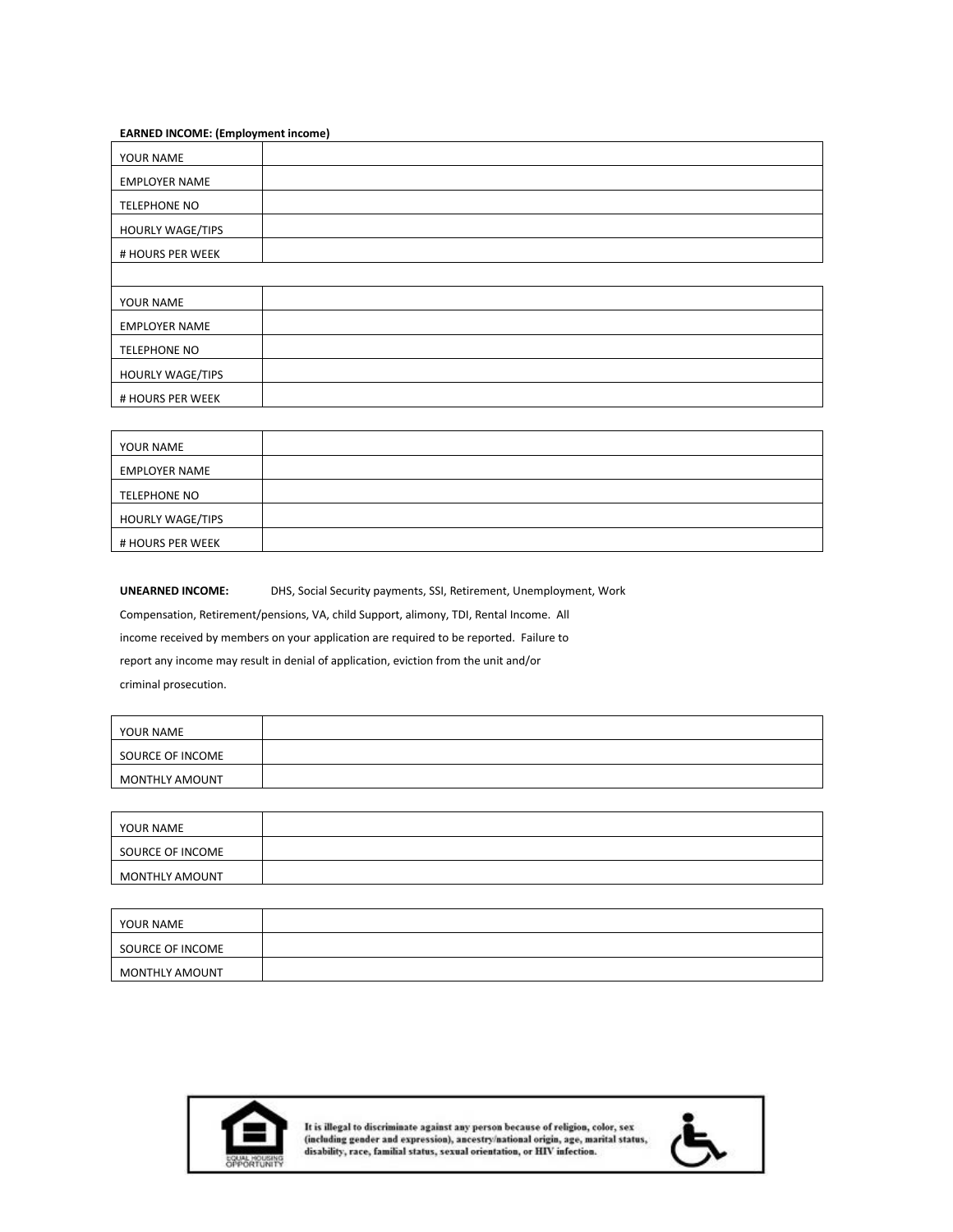# **SELF EMPLOYMENT** Includes cash jobs. You will be required to submit a copy of your current

General Excise Tax Return prepared by a certified Public Accountant.

| YOUR NAME               |  |
|-------------------------|--|
| <b>BUSINESS NAME</b>    |  |
| <b>TYPE OF BUSINESS</b> |  |
| MONTHLY AMOUNT          |  |

| YOUR NAME               |  |
|-------------------------|--|
| <b>BUSINESS NAME</b>    |  |
| <b>TYPE OF BUSINESS</b> |  |
| <b>MONTHLY AMOUNT</b>   |  |

# **CHECKING ACCOUNTS**

| YOUR NAME      | YOUR NAME      |
|----------------|----------------|
| BANK NAME      | BANK NAME      |
| <b>BALANCE</b> | <b>BALANCE</b> |

| YOUR NAME        | YOUR NAME      |
|------------------|----------------|
| <b>BANK NAME</b> | BANK NAME      |
| <b>BALANCE</b>   | <b>BALANCE</b> |

# **SAVINGS ACCOUNTS**

| YOUR NAME        | YOUR NAME        |
|------------------|------------------|
| <b>BANK NAME</b> | <b>BANK NAME</b> |
| <b>BALANCE</b>   | <b>BALANCE</b>   |

#### **REAL PROPERTY/INVESTMENT PROPERTY**

| YOUR NAME   | APPRAISED MARKET VALUE |  |
|-------------|------------------------|--|
| <b>TYPE</b> | DATE ACQUIRED          |  |
| LOCATION    |                        |  |

#### **STOCKS, MUTUAL FUND, SAVING BONDS**

| YOUR NAME           | DIVIDEND/INTEREST PAID |  |
|---------------------|------------------------|--|
| <b>COMPANY NAME</b> | VALUE                  |  |
| AMOUNT OF SHARES    | <b>MATURITY DATE</b>   |  |

#### **CERTIFICATE OF DEPOSIT/401K**

YOUR NAME **DIVIDEND/INTEREST PAID** 



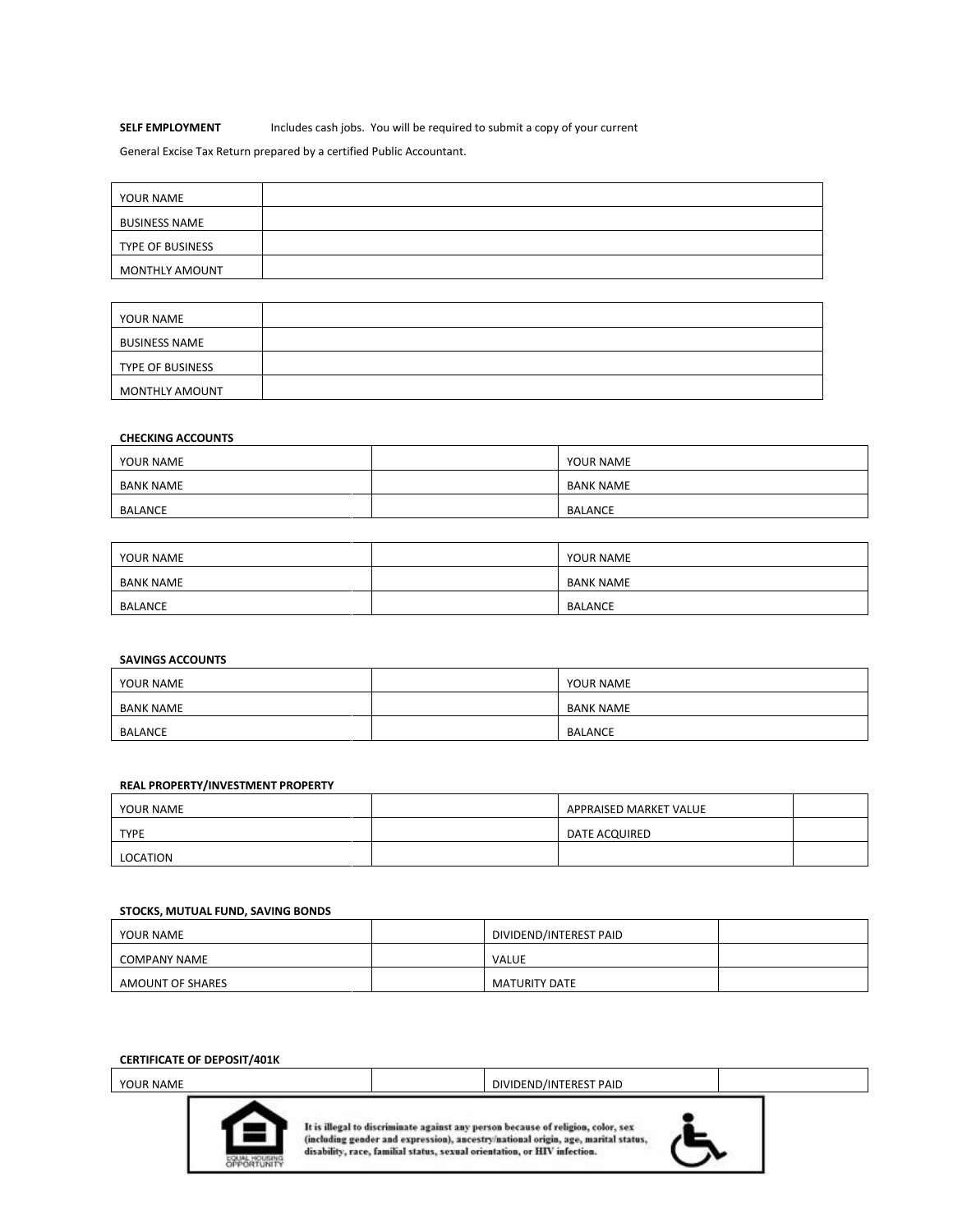| <b>COMPANY NAME</b> | VALUE                |  |
|---------------------|----------------------|--|
| <b>DATE OPENED</b>  | <b>MATURITY DATE</b> |  |

Has anyone on your application sold/disposed of any property, assets in the last two (2) years? Yes/No. If yes:

| YOUR NAME     | AMOUNT DISPOSED      |  |
|---------------|----------------------|--|
| TYPE OF ASSET | VALUE                |  |
| DATE DISPOSED | <b>MATURITY DATE</b> |  |

| YOUR NAME     | AMOUNT DISPOSED      |  |
|---------------|----------------------|--|
| TYPE OF ASSET | VALUE                |  |
| DATE DISPOSED | <b>MATURITY DATE</b> |  |

Does anyone listed on the household composition hold any other assets not listed above? Yes/No

If yes, list member number and asset information

**ACKNOWLEDGEMENT, AUTHORIZATION AND AGREEMENT**: The information regarding race, national origin, and sex designation solicited in this application is requested in order to assure the County, State and Federal Government, acting through HHFDC that Federal laws prohibiting discrimination against tenant applicants on the basis of race, color, national origin, religion, sex, familial status and handicap are complied with. You are not required to furnish this information but are encouraged to do so. This information will not be used in evaluating your application or to discriminate against you in any way. However, if you choose not to furnish it, the owner is required to note the race/national origin and sex of individual applicants on the basis of visual observation or surname.

#### **CERTIFICATION: All adults to acknowledge certifications with initials:**

1. I/We certify that the information given to the HHFDC - Managing Agent - on this application is true and correct as of the date set forth opposite my/our signature(s) and acknowledge my/our understanding that any intentional or negligent misrepresentation(s) of the information contained in this application may result in cancellation of this application, termination of tenancy, civil liability and/or criminal penalties, but not limited to fine or imprisonment or both: **INITIAL** 2. I/We acknowledge that my/our income and assets will be verified every year, and any change of income or assets must be reported to management immediately. I/We understand that HHFDC requires the owners to give preference to applicants who qualify for the Rental Assistance Program to be placed higher on the Waiting List. Those "priority" applicants will be placed into a



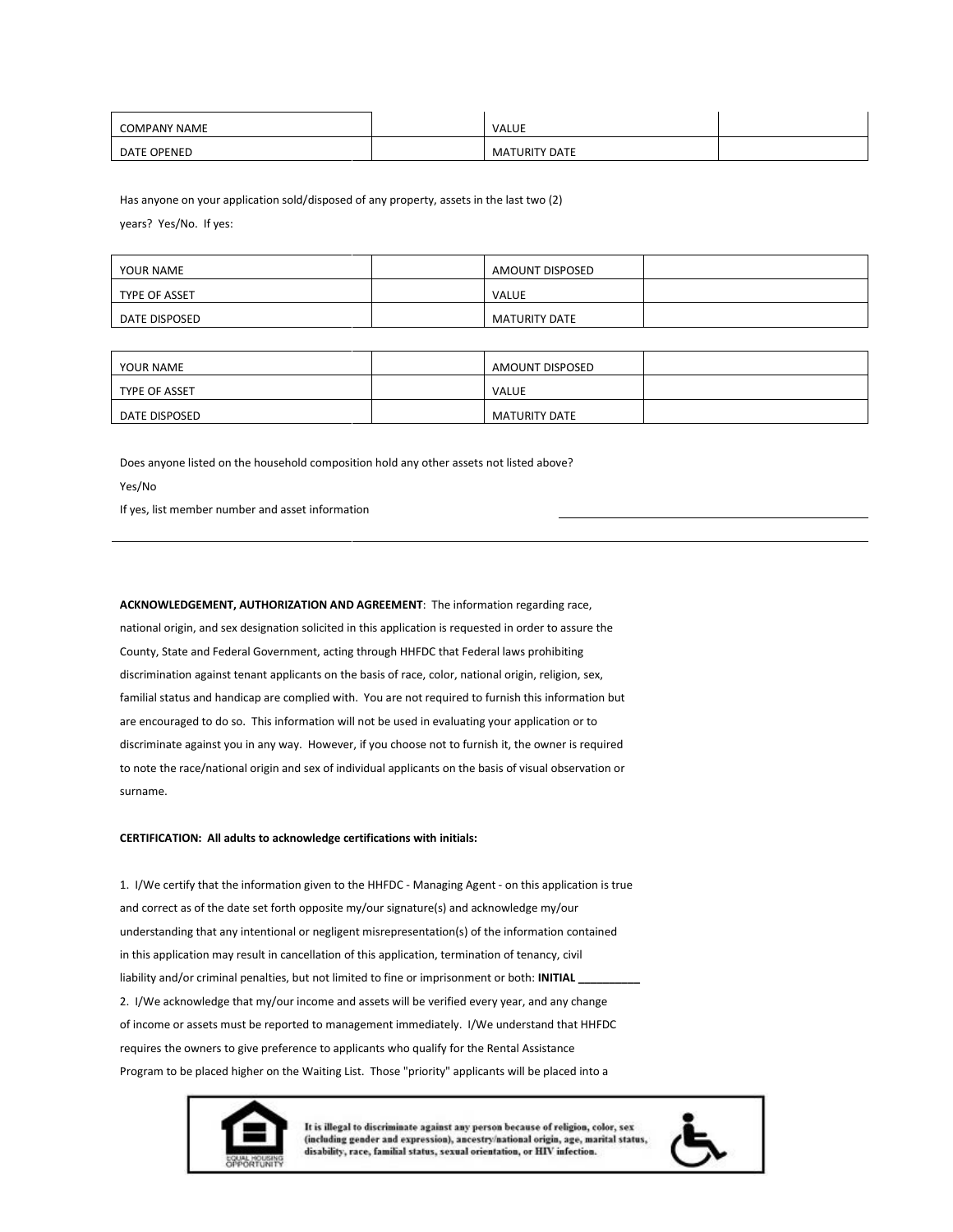| unit before non-RAP applicants provided eligibility could be verified. However, all applicants who  |
|-----------------------------------------------------------------------------------------------------|
| are qualified for RAP are placed only by the date the application is received. INITIAL              |
| 3. I/We certify that I/We Do/Will not maintain a separate subsidized rental unit in another         |
| location. I/We further certify that this will be my/our permanent residence. INITIAL                |
| 4. I/We understand I/We pay for a security deposit prior to occupancy. INITIAL                      |
| 5. I/We understand that my/our eligibility for housing will be based on applicable income limits    |
| and management's selection criteria. INITIAL ____________                                           |
| 6. I/We certify that all information is true to the best of my/our knowledge and I/We understand    |
| that false statements or information are punishable by law and will lead to cancellation of this    |
| application or termination of tenancy after occupancy. All adult applicants, 18 or older, must sign |
| application. <b>INITIAL</b>                                                                         |
| 7. I/We understand and agree that all members on this application will abide by the House Rules and |
| Regulations of Honokowai Kauhale. Any violations of the House Rules and Regulations will be         |
| subject to termination of this application. (House Rules back of application) INITIAL: ____________ |
|                                                                                                     |
| PLEASE REVIEW EACH SECTION OF THIS APPLICATION. INCOMPLETE APPLICATIONS WILL NOT BE                 |
| ACCEPTED FOR PROCESSING. ALL NOTIFICATIONS WILL BE SENT TO HEAD OF HOUSEHOLD MAILING                |

**SIGNATURE(S)**

**ADDRESS.**

| <b>HEAD OF HOUSEHOLD</b> | <b>DATE</b> | <b>SPOUSE (CO-APPLICANT)</b> | <b>DATE</b> |
|--------------------------|-------------|------------------------------|-------------|
| (CO-APPLICANT)           | <b>DATE</b> | <b>CO-APPLICANT</b>          | <b>DATE</b> |



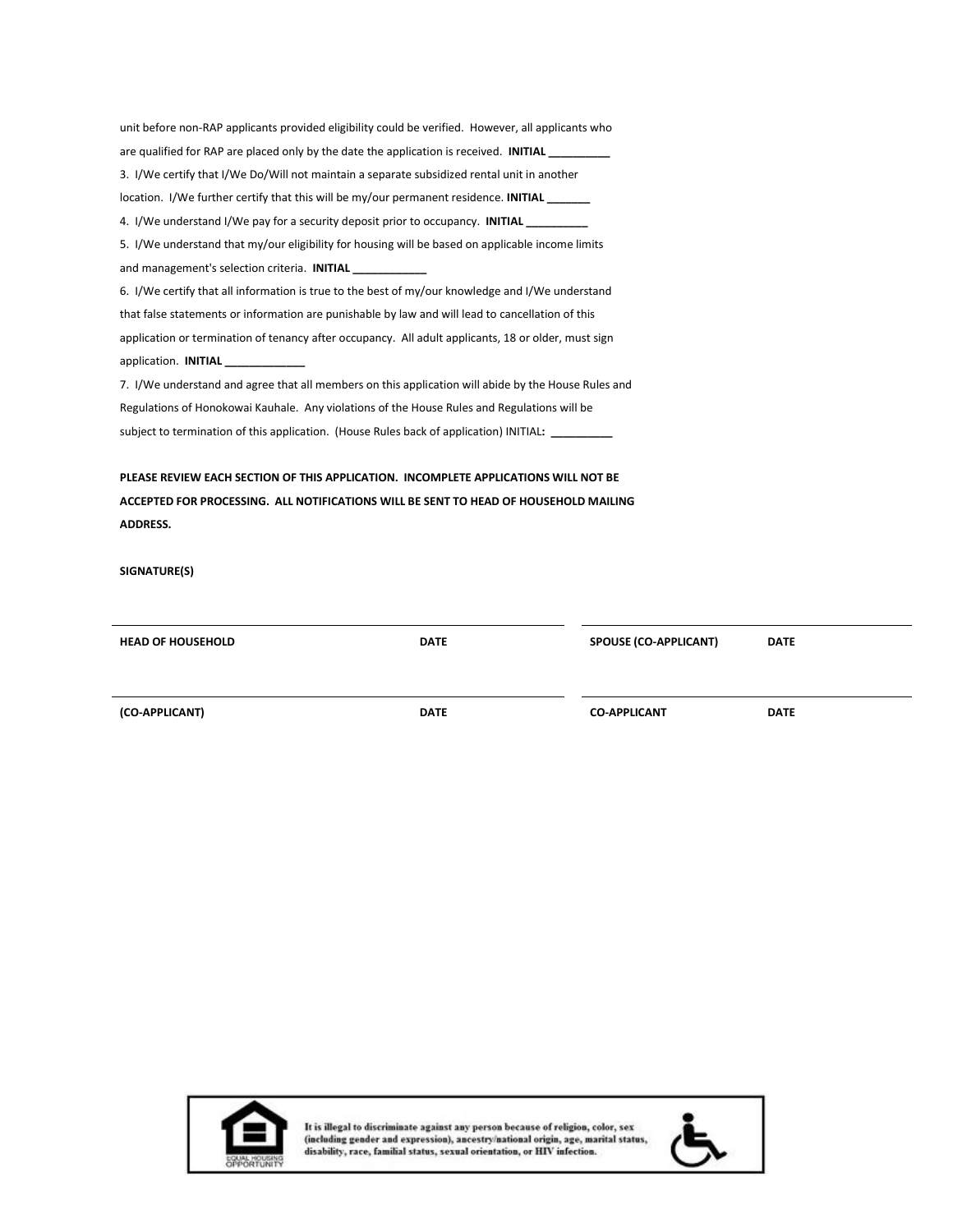# ELIGIBILITY REQUIREMENTS

- 1. Be a resident of the State of Hawaii
- 2. Not own a majority interest in residential property in fee simple or in leasehold, suitable for a dwelling unit within the same county in which housing is sought
- 3. Additional Eligibility Requirements may apply

# RENTAL RATES

| Unit Type     | 80% AMI Rent | 100% AMI Rent |
|---------------|--------------|---------------|
| 1 Bdrm 1 Bath | \$1,551.00   | \$1,938.00    |
| 2 Bdrm 1 Bath | \$1,860.00   | \$2,325.00    |
| 3 Bdrm 2 Bath | \$2,149.00   | \$2,686.00    |

\*Minimum incomes may be lower for qualified section 8 tenants, who have or will be able to obtain Section 8 rent subsidies.

| <b>HOUSEHOLD SIZE</b> | <b>80% AMI</b> | <b>100% AMI</b> |
|-----------------------|----------------|-----------------|
|                       | \$57,920.00    | \$72,400.00     |
|                       | \$66,160.00    | \$82,700.00     |
| 3                     | \$74,400.00    | \$93,000.00     |
|                       | \$82,640.00    | \$103,300.00    |
| כ                     | \$89,280.00    | \$111,600.00    |
| 6                     | \$95,920.00    | \$119,900.00    |